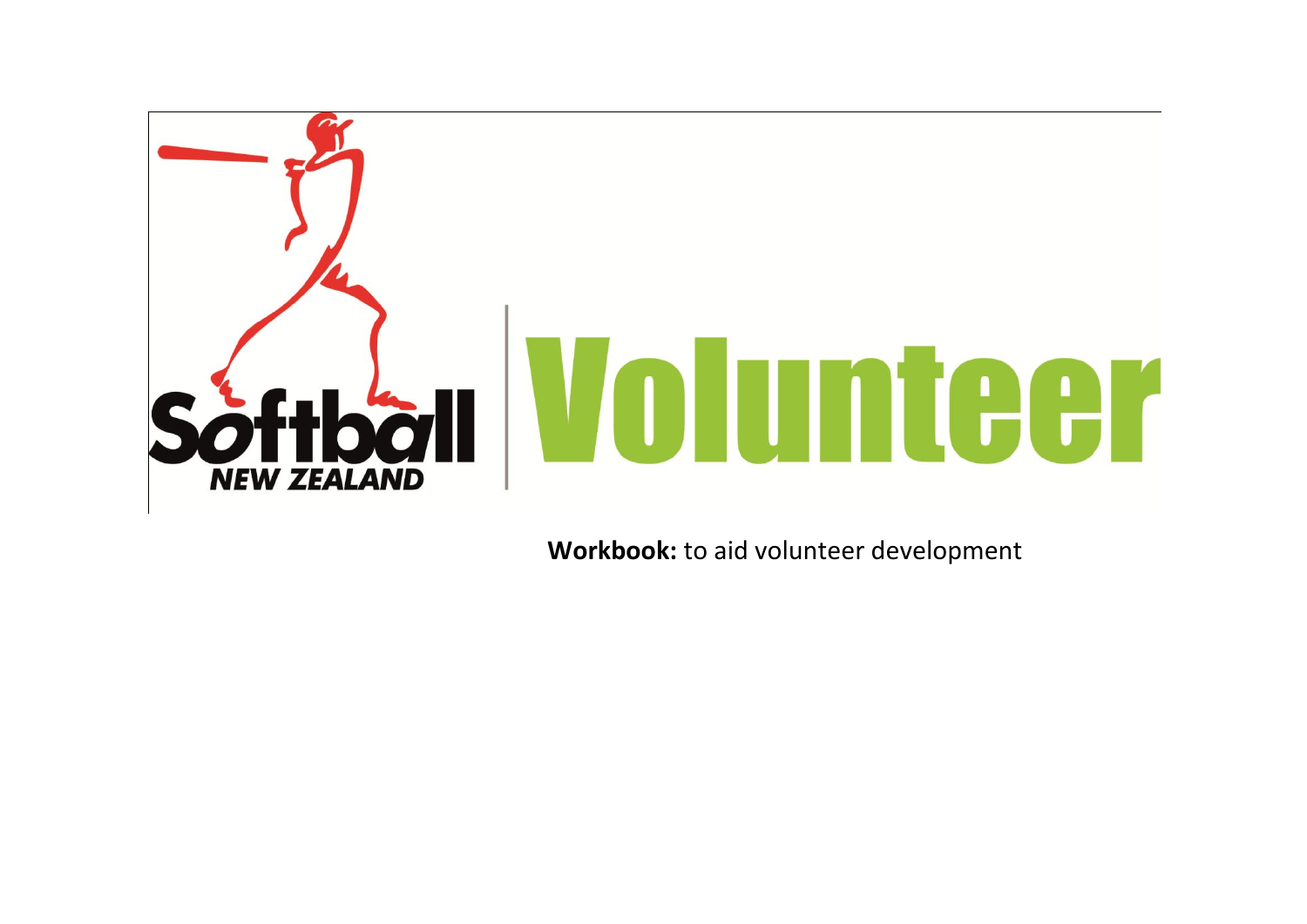# P a g e | **2**

## **Contents**

| Workbook: to aid volunteer development                                                |    |
|---------------------------------------------------------------------------------------|----|
| A starting point for writing your plan                                                | 3  |
| An associations volunteer assessment and strategy table                               | 5  |
| An associations volunteer audit: current volunteers and their portfolios (table)      | 8  |
| Current association volunteer vacancies (table)                                       | 9  |
| Project, special events, short-term opportunities for volunteers (table)              | 10 |
| How to help retain your volunteers: top tips to make volunteering a better experience | 11 |
| Volunteer induction checklist                                                         | 13 |
| Example role description - volunteer coordinator                                      | 14 |
| Example role description - general volunteer                                          | 15 |
| Volunteer agreement                                                                   | 16 |
| Volunteer code of conduct - example                                                   | 17 |
| Certificate of appreciation                                                           | 18 |
| Volunteer recruitment poster - example                                                | 19 |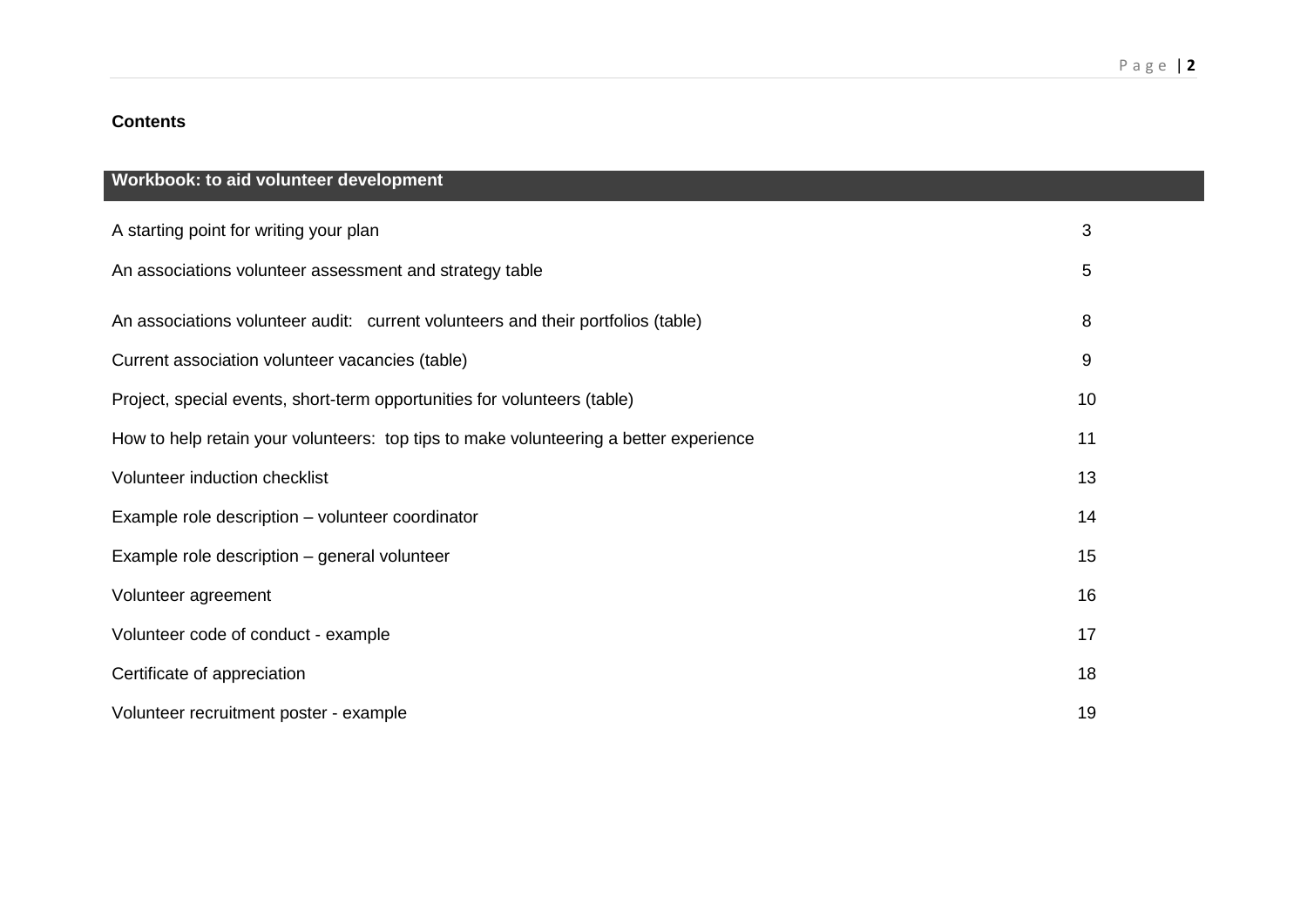# **A starting point for writing your plan**

|                  | $(\sqrt{\ }$ - place a tick in the column once the step has been completed) |                                                                                     |                                                                                                                                                                                                                                                                   |  |  |  |
|------------------|-----------------------------------------------------------------------------|-------------------------------------------------------------------------------------|-------------------------------------------------------------------------------------------------------------------------------------------------------------------------------------------------------------------------------------------------------------------|--|--|--|
|                  |                                                                             | <b>Description</b>                                                                  | <b>Notes</b>                                                                                                                                                                                                                                                      |  |  |  |
|                  |                                                                             | Form a project working group to help write your plan                                | If possible involve people that will be actively working with volunteers, that<br>are representative of volunteers in your organisation and relevant external<br>key stakeholders                                                                                 |  |  |  |
| $\boldsymbol{2}$ |                                                                             | Nominate a person to drive the project                                              | This person will not be solely responsible for the project but will keep the<br>project on task                                                                                                                                                                   |  |  |  |
| 3                |                                                                             | Promote your project to the association                                             | Keep the membership updated with the organisations plans for<br>volunteering                                                                                                                                                                                      |  |  |  |
| 4                |                                                                             | Assess the performance of the association in relation to<br>development and support | Use the <b>assessment</b> column in "An Associations Assessment and<br>Strategy" table on page 5<br>Allow adequate time for discussion on each of the items listed                                                                                                |  |  |  |
| 5                |                                                                             | Develop "actions" to address the identified issues                                  | Use the strategy column in "An Associations Volunteer Assessment<br>and Strategy" table on page 5                                                                                                                                                                 |  |  |  |
| 6                |                                                                             | Appoint a person responsible for coordinating the<br>implementation of the plan     | It is important that once all the hard work is done, that momentum is not<br>lost. This role could be undertaken by a Volunteer Management<br>Coordinator or a paid staff member.<br>An example Volunteer Coordinator role description can be found on page<br>14 |  |  |  |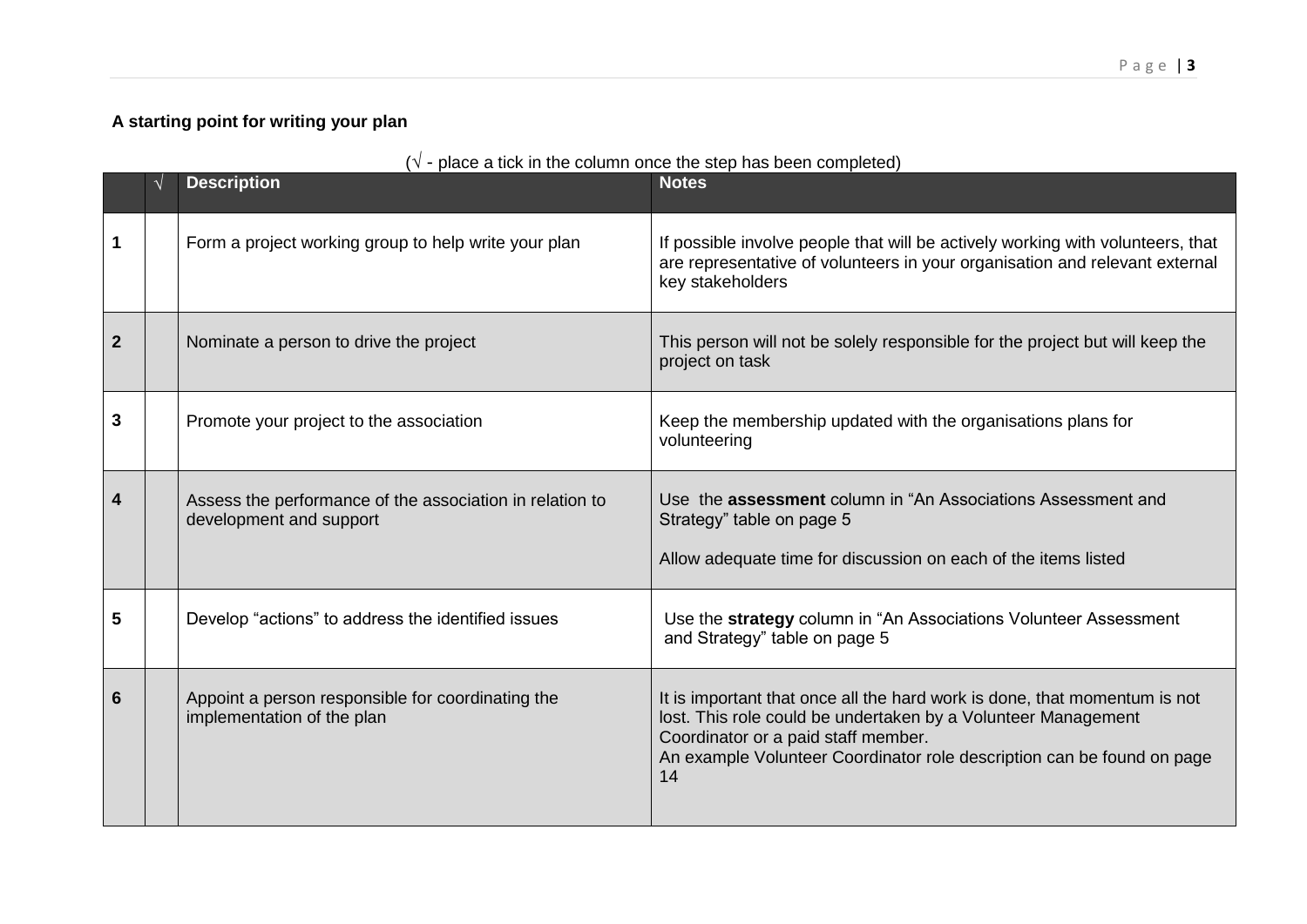|   | <b>Description</b>                                                  | <b>Notes</b>                                                                              |
|---|---------------------------------------------------------------------|-------------------------------------------------------------------------------------------|
|   | Establish review dates for the progress of the plan                 | Establish timelines to review the progress of the plan.                                   |
| 8 | Provide a monthly update to the association's Board or<br>Committee | This will keep the plan and the volunteer issues generally on the<br>organisations agenda |
| 9 | Organise a date for the annual review of this plan                  |                                                                                           |

# **Additional info**

| 10 | Conduct a Volunteer Audit                                                                 | Utilising the table on page 8 list the current people that are volunteering<br>and what they are doing.<br>Utilising the table on page 9 list the current volunteer vacancies you have |
|----|-------------------------------------------------------------------------------------------|----------------------------------------------------------------------------------------------------------------------------------------------------------------------------------------|
| 11 | Develop a list of all Project, special events, short-term<br>opportunities for volunteers | Utilise the table on page 10 for any volunteer vacancies you may currently<br>have                                                                                                     |
| 12 | Develop position descriptions (roles and responsibilities)                                | An example volunteer role description can be found on page 15                                                                                                                          |
| 13 | Create a timeline for recruiting volunteers for one off events<br>and tournaments         |                                                                                                                                                                                        |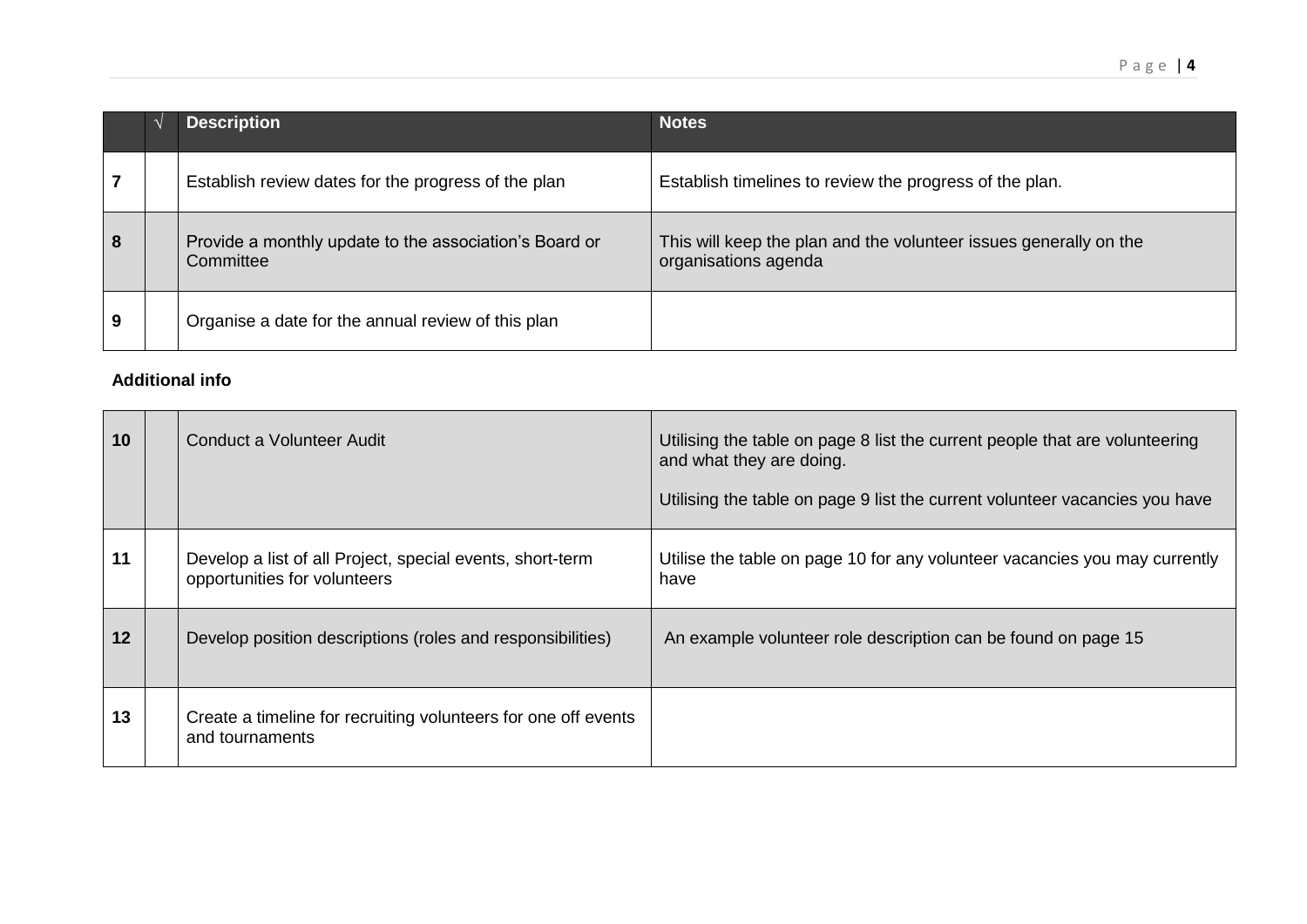## **An association's volunteer assessment & strategy table**

There are 4 stages to this assessment table which will assist you with your planning.

- Pre Recruitment
- Recruitment
- Retention & Recognition
- Review

It is recommended that you work and complete each stage before moving onto the next stage.

| <b>Pre Recruitment</b>                                                                                                                                    |                                 |                          |                 |                                     |  |
|-----------------------------------------------------------------------------------------------------------------------------------------------------------|---------------------------------|--------------------------|-----------------|-------------------------------------|--|
| <b>Checklist</b>                                                                                                                                          | <b>Assessment</b><br>(Yes / No) | <b>Strategy (action)</b> | <b>Timeline</b> | <b>Person</b><br><b>Responsible</b> |  |
| Are the associations volunteering goals and<br>framework known its membership?                                                                            |                                 |                          |                 |                                     |  |
| Has the association undergone an audit of the<br>current volunteers it has?                                                                               |                                 | Refer to page 8.         |                 |                                     |  |
| Has the association done an inventory of the<br>current areas that have volunteer vacancies?                                                              |                                 | Refer to page 9          |                 |                                     |  |
| Does the association have position<br>descriptions for all key volunteering roles<br>documented that clearly define the<br>requirements of the positions? |                                 | Refer to page 15         |                 |                                     |  |
| Is the culture of the association and people in<br>key positions encouraging of a volunteer<br>environment?                                               |                                 |                          |                 |                                     |  |
| Does the association have a policy or code of<br>conduct for their volunteers?                                                                            |                                 | Refer to page 17         |                 |                                     |  |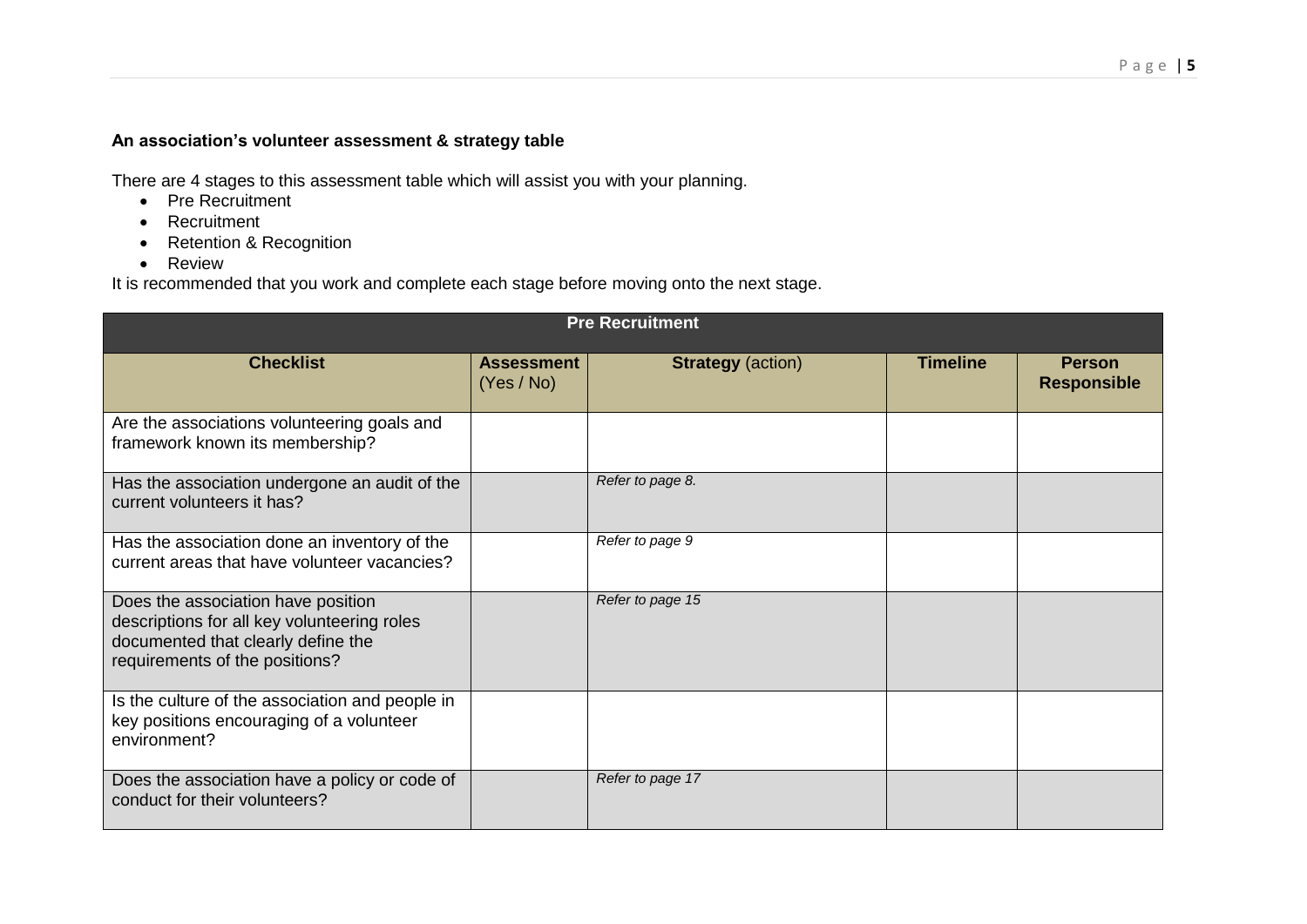| Has the association identified alternative<br>avenues to attract volunteers?                                                                     |                  |  |
|--------------------------------------------------------------------------------------------------------------------------------------------------|------------------|--|
| Does the association have a dedicated<br>Volunteer Coordinator or liaison in place that<br>has the necessary skills to manage the<br>volunteers? | Refer to page 14 |  |

| <b>Recruitment</b>                                                                                                                                                                               |                                 |                            |                 |                                     |  |
|--------------------------------------------------------------------------------------------------------------------------------------------------------------------------------------------------|---------------------------------|----------------------------|-----------------|-------------------------------------|--|
| <b>Checklist</b>                                                                                                                                                                                 | <b>Assessment</b><br>(Yes / No) | <b>Strategy</b> (action)   | <b>Timeline</b> | <b>Person</b><br><b>Responsible</b> |  |
| Are there clearly defined opportunities for<br>different types of volunteer involvement within<br>the organisation?                                                                              |                                 |                            |                 |                                     |  |
| Are volunteer and task needs matched where<br>practical?                                                                                                                                         |                                 |                            |                 |                                     |  |
| Has the volunteer received a welcome pack<br>(that clearly informs the volunteer of the<br>association and what their role in the<br>association is?) and other relevant information<br>required |                                 | Refer to page 11(A) and 13 |                 |                                     |  |
| Does the association have a membership<br>database that identifies members interests<br>and professional involvements?                                                                           |                                 |                            |                 |                                     |  |
| Are one off events and short term project<br>opportunities for volunteers identified and<br>communicated pre season?                                                                             |                                 | Refer to page 10           |                 |                                     |  |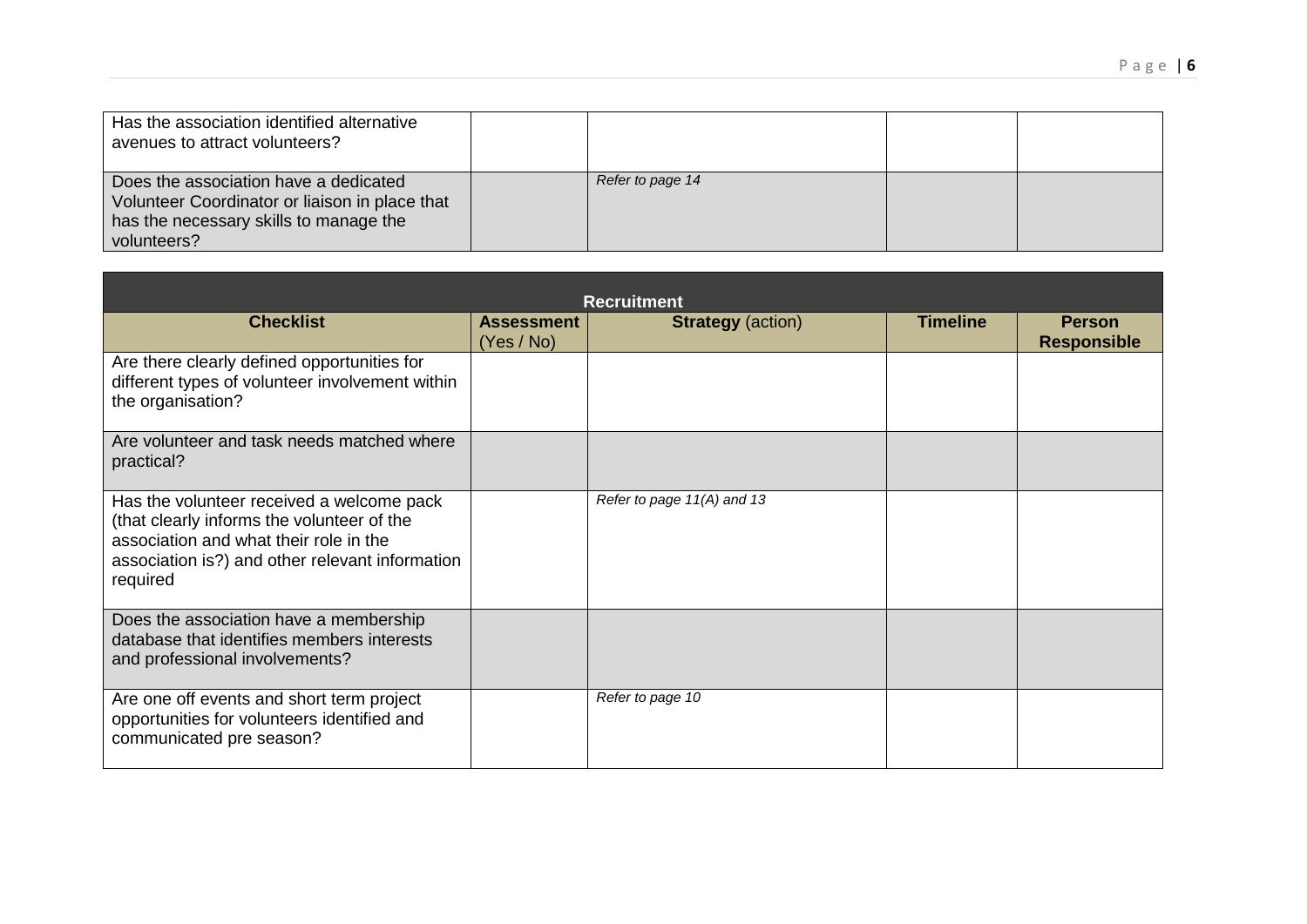| <b>Retention and Recognition</b>                                                                        |                                 |                          |                 |                                     |  |
|---------------------------------------------------------------------------------------------------------|---------------------------------|--------------------------|-----------------|-------------------------------------|--|
| <b>Checklist</b>                                                                                        | <b>Assessment</b><br>(Yes / No) | <b>Strategy (action)</b> | <b>Timeline</b> | <b>Person</b><br><b>Responsible</b> |  |
| Is a relevant reward and recognition system in<br>place?                                                |                                 |                          |                 |                                     |  |
| Is there a "succession plan" developed and in<br>place?                                                 |                                 |                          |                 |                                     |  |
| Is a training program in place and<br>opportunities for further development<br>encouraged and promoted? |                                 |                          |                 |                                     |  |

|                                                                                                                                                                             |                                 | <b>Review</b>            |                 |                                     |
|-----------------------------------------------------------------------------------------------------------------------------------------------------------------------------|---------------------------------|--------------------------|-----------------|-------------------------------------|
| <b>Checklist</b>                                                                                                                                                            | <b>Assessment</b><br>(Yes / No) | <b>Strategy</b> (action) | <b>Timeline</b> | <b>Person</b><br><b>Responsible</b> |
| Does the association conduct a survey to<br>those that currently volunteer on an annual<br>basis?                                                                           |                                 |                          |                 |                                     |
| Does the association conduct a survey to<br>understand why volunteers have left their<br>volunteering roles?                                                                |                                 |                          |                 |                                     |
| Is an annual review conducted of the<br>communication channels utilised, and the<br>timelines relating to the notification of<br>volunteering positions that are available? |                                 |                          |                 |                                     |
| Is there a process in place for the review of<br>the volunteering positions and role<br>descriptions?                                                                       |                                 |                          |                 |                                     |
| Is there a process in place for the review of<br>the culture of the organisation and members<br>in relation to volunteers?                                                  |                                 |                          |                 |                                     |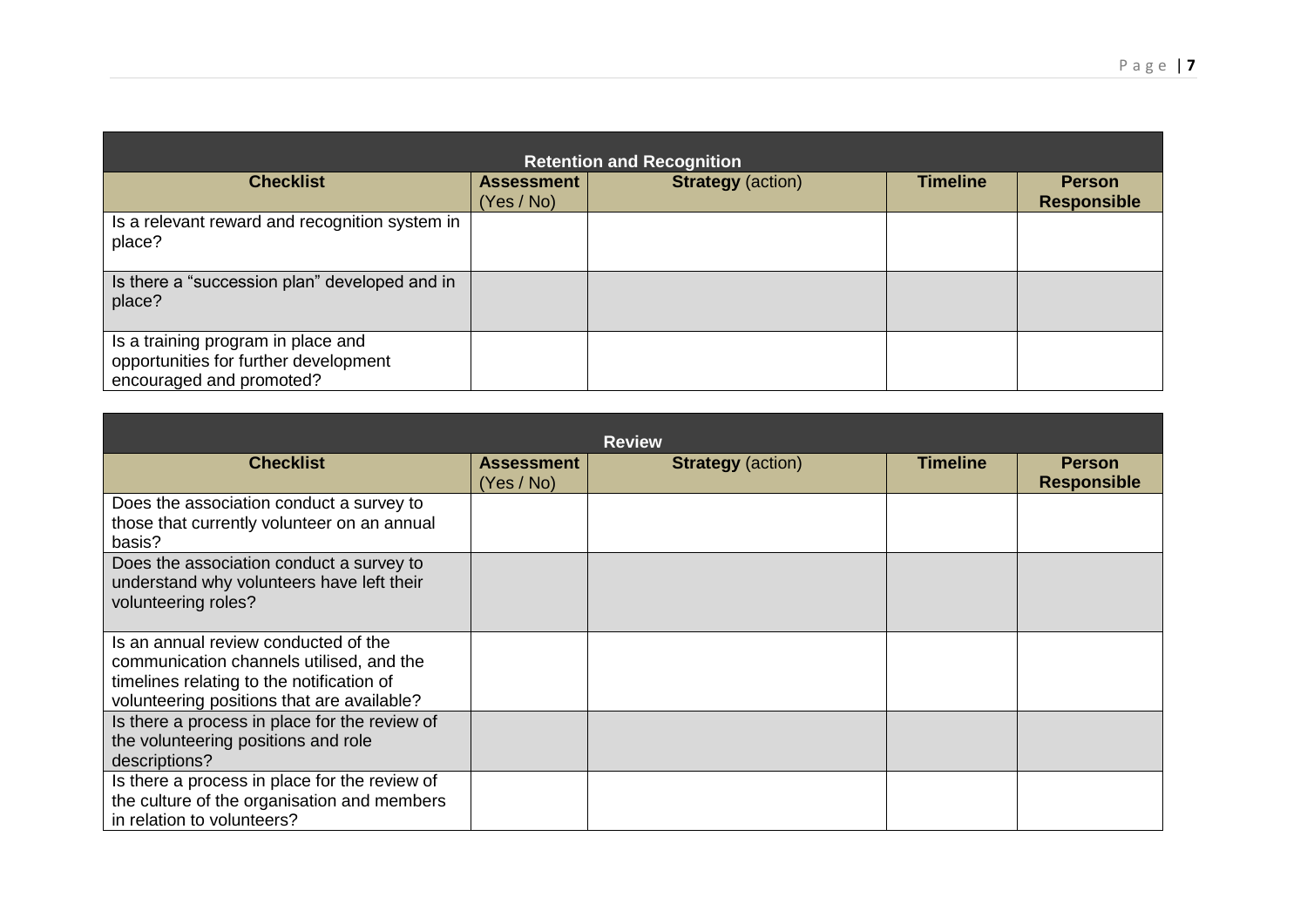## **An Association's volunteer audit:**

Current volunteers and their portfolios within the association

| <b>Name</b> | <b>Volunteer role</b> | <b>Hours</b><br>contributed<br>per wk/mth | Do they<br>have a<br>written job<br>description? | <b>Have they</b><br>been given an<br>induction /<br>welcome<br>pack? | How are they<br>individually<br>recognised? | <b>Action items</b><br>for the<br>association |
|-------------|-----------------------|-------------------------------------------|--------------------------------------------------|----------------------------------------------------------------------|---------------------------------------------|-----------------------------------------------|
|             |                       |                                           |                                                  |                                                                      |                                             |                                               |
|             |                       |                                           |                                                  |                                                                      |                                             |                                               |
|             |                       |                                           |                                                  |                                                                      |                                             |                                               |
|             |                       |                                           |                                                  |                                                                      |                                             |                                               |
|             |                       |                                           |                                                  |                                                                      |                                             |                                               |
|             |                       |                                           |                                                  |                                                                      |                                             |                                               |
|             |                       |                                           |                                                  |                                                                      |                                             |                                               |
|             |                       |                                           |                                                  |                                                                      |                                             |                                               |
|             |                       |                                           |                                                  |                                                                      |                                             |                                               |
|             |                       |                                           |                                                  |                                                                      |                                             |                                               |
|             |                       |                                           |                                                  |                                                                      |                                             |                                               |
|             |                       |                                           |                                                  |                                                                      |                                             |                                               |
|             |                       |                                           |                                                  |                                                                      |                                             |                                               |
|             |                       |                                           |                                                  |                                                                      |                                             |                                               |
|             |                       |                                           |                                                  |                                                                      |                                             |                                               |
|             |                       |                                           |                                                  |                                                                      |                                             |                                               |
|             |                       |                                           |                                                  |                                                                      |                                             |                                               |
|             |                       |                                           |                                                  |                                                                      |                                             |                                               |
|             |                       |                                           |                                                  |                                                                      |                                             |                                               |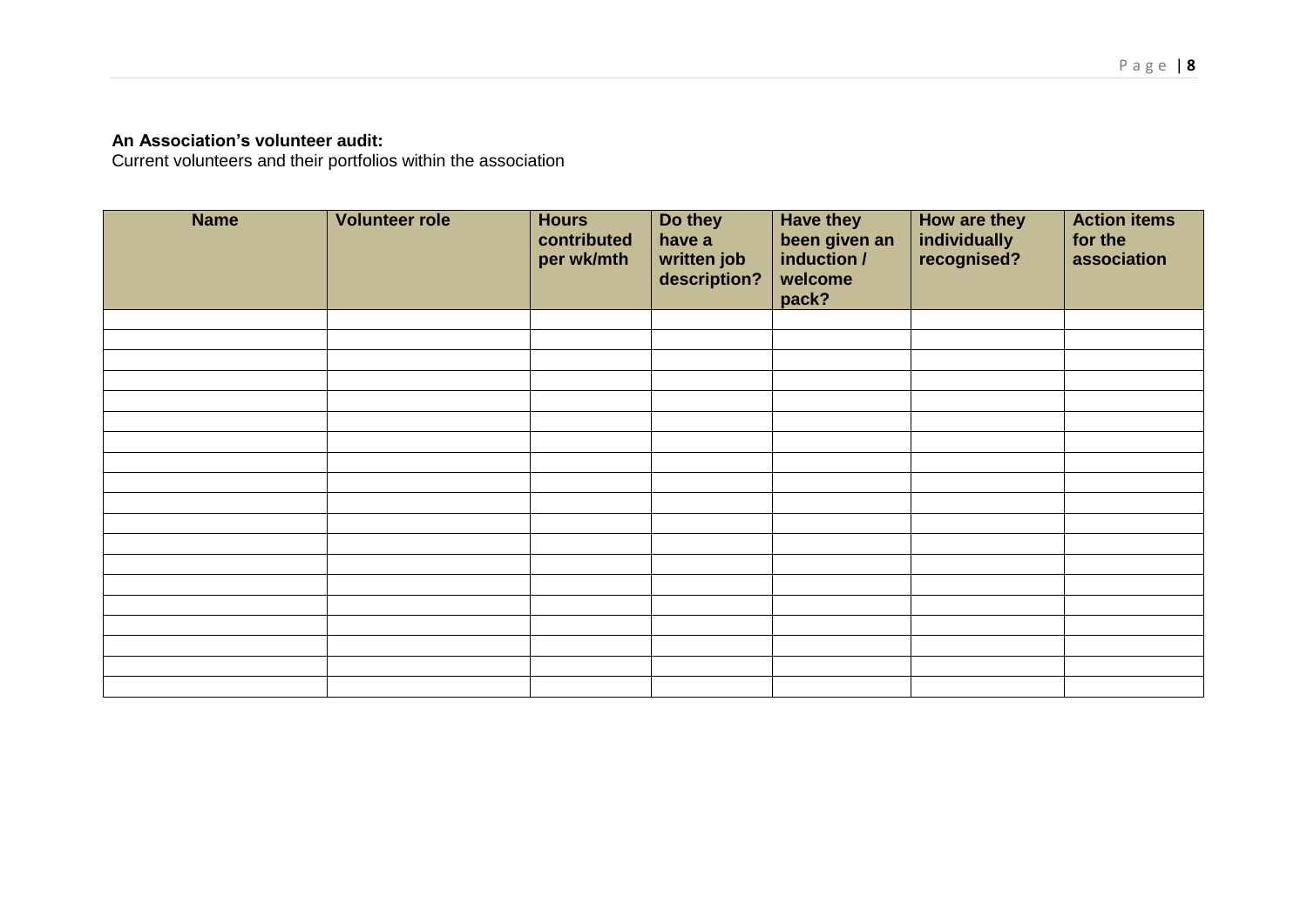# **Current Association volunteer vacancies**

| Volunteer role available | Is there a written<br>job description for<br>this role? | <b>Estimated Hours</b><br>contributed per<br>wk/mth | Is this for a one off<br>event or ongoing? | What training will they<br>require? | <b>Progress</b><br>update |
|--------------------------|---------------------------------------------------------|-----------------------------------------------------|--------------------------------------------|-------------------------------------|---------------------------|
|                          |                                                         |                                                     |                                            |                                     |                           |
|                          |                                                         |                                                     |                                            |                                     |                           |
|                          |                                                         |                                                     |                                            |                                     |                           |
|                          |                                                         |                                                     |                                            |                                     |                           |
|                          |                                                         |                                                     |                                            |                                     |                           |
|                          |                                                         |                                                     |                                            |                                     |                           |
|                          |                                                         |                                                     |                                            |                                     |                           |
|                          |                                                         |                                                     |                                            |                                     |                           |
|                          |                                                         |                                                     |                                            |                                     |                           |
|                          |                                                         |                                                     |                                            |                                     |                           |
|                          |                                                         |                                                     |                                            |                                     |                           |
|                          |                                                         |                                                     |                                            |                                     |                           |
|                          |                                                         |                                                     |                                            |                                     |                           |
|                          |                                                         |                                                     |                                            |                                     |                           |
|                          |                                                         |                                                     |                                            |                                     |                           |
|                          |                                                         |                                                     |                                            |                                     |                           |
|                          |                                                         |                                                     |                                            |                                     |                           |
|                          |                                                         |                                                     |                                            |                                     |                           |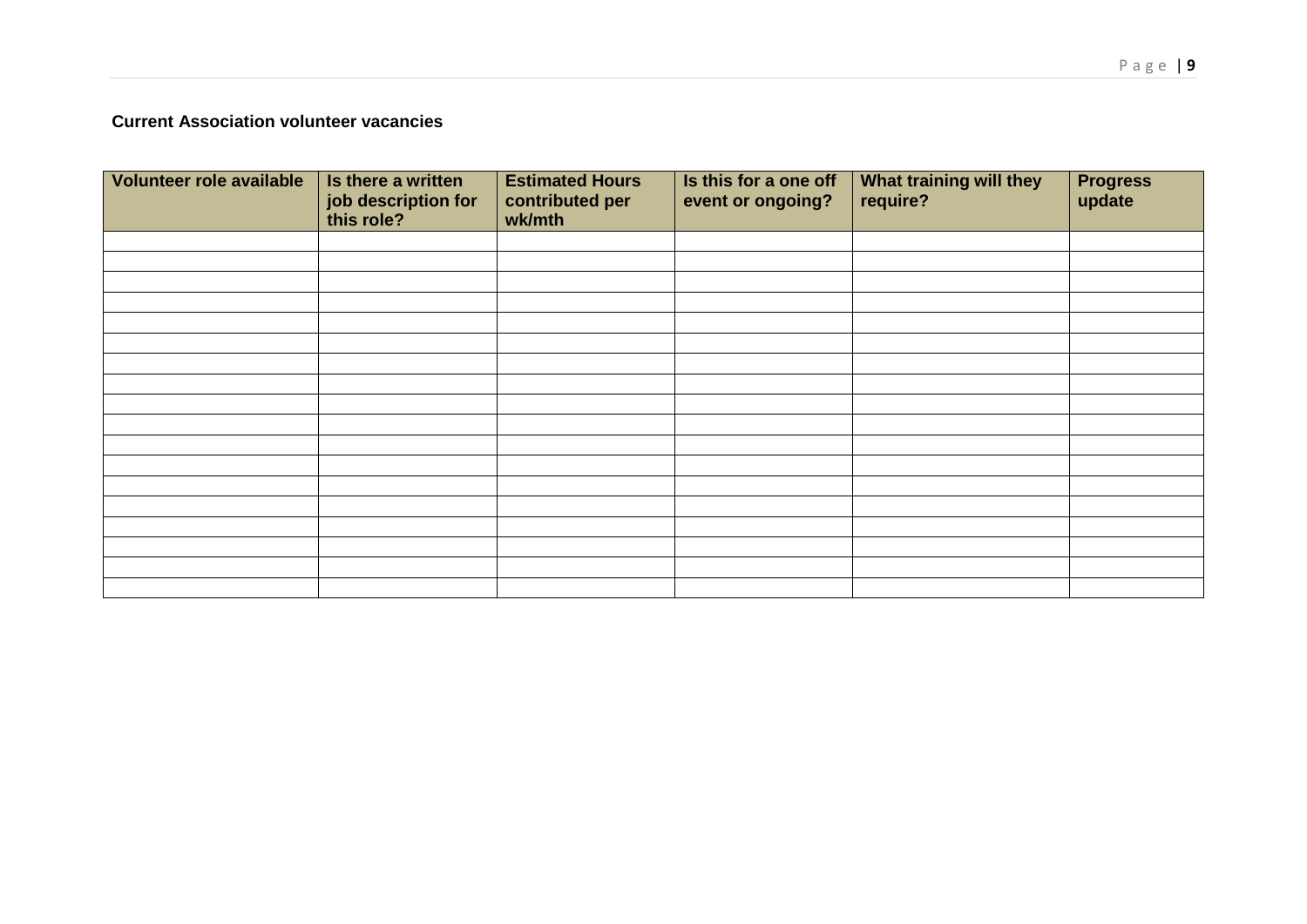**Project, special events, short-term opportunities for volunteers**

| Project                                                     | <b>Number of</b><br>volunteers<br>required | <b>Brief Description &amp;</b><br><b>Requirements Of The Project</b>                                                                                                                                           | <b>Requirements Of The Project (E.G.</b><br>Dates/Times/Location/Transport/Skills                                                                                                                                                                                                                                                |
|-------------------------------------------------------------|--------------------------------------------|----------------------------------------------------------------------------------------------------------------------------------------------------------------------------------------------------------------|----------------------------------------------------------------------------------------------------------------------------------------------------------------------------------------------------------------------------------------------------------------------------------------------------------------------------------|
| (Example only)<br>Develop electronic<br>membership database |                                            | Developing a database that will<br>contain membership information<br>including,<br>a) member contact details<br>membership status<br>b)<br>competition status etc<br>C)<br>Strengths/talents.<br>$\mathcal{d}$ | Designing of membership<br>$\bullet$<br>application form<br>Surveying of all members<br>Input of data<br>Project needs to be completed<br>before commencement of next<br>season<br>Group of people with knowledge of<br>databases, computers,<br>administrative<br>Processes etc., needed to develop<br>and oversee the project. |
|                                                             |                                            |                                                                                                                                                                                                                |                                                                                                                                                                                                                                                                                                                                  |
|                                                             |                                            |                                                                                                                                                                                                                |                                                                                                                                                                                                                                                                                                                                  |
|                                                             |                                            |                                                                                                                                                                                                                |                                                                                                                                                                                                                                                                                                                                  |
|                                                             |                                            |                                                                                                                                                                                                                |                                                                                                                                                                                                                                                                                                                                  |
|                                                             |                                            |                                                                                                                                                                                                                |                                                                                                                                                                                                                                                                                                                                  |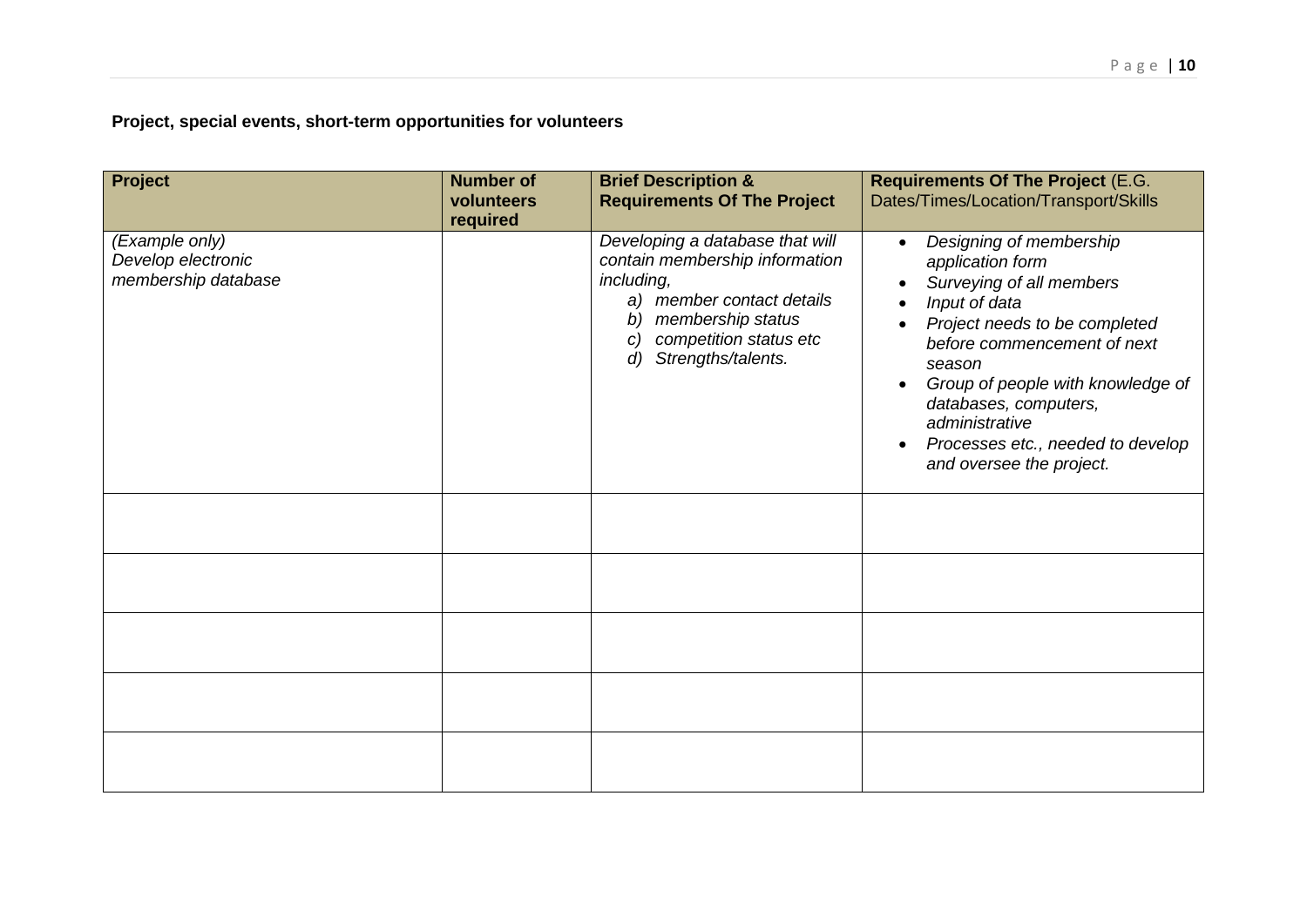#### **How to help retain your volunteers**

Top tips to make volunteering a better experience

| What you can do                                 | <b>Further Detail</b>                                                                                                                                                                                                                                                                                                                                                                                    |
|-------------------------------------------------|----------------------------------------------------------------------------------------------------------------------------------------------------------------------------------------------------------------------------------------------------------------------------------------------------------------------------------------------------------------------------------------------------------|
| A. Have a Welcome and Induction Pack            | This should include the following information:<br>1. A welcome letter<br>Introduction and basic information about the association<br>3. Association structure and policies<br>4. Contact details of key association members<br>5. The volunteers role outline<br>6. How to claim expenses<br>7. Volunteer Agreement.                                                                                     |
| <b>B.</b> Communicate with your volunteers      | Clear and regular communication is vital. You can<br>1. Hold regular volunteer briefing meetings<br>2. Use text or email for quick communications<br>3. Have a dedicated volunteer page or section in your club newsletters and websites<br>4. Hold one to one meetings where appropriate<br>5. Provide constructive, positive and timely feedback<br>6. Find ways to raise the profile of volunteering. |
| C. Make sure they are enjoying the<br>challenge | 1. Provide variety and challenge in the tasks they undertake<br>2. Give recognition and reward (say Thank You)<br>3. Make the volunteer feel wanted and valued<br>4. Boost your volunteers confidence with compliments and more responsibility if they<br>are willing<br>5. Keep people motivated. A positive attitude towards volunteers goes a long way.                                               |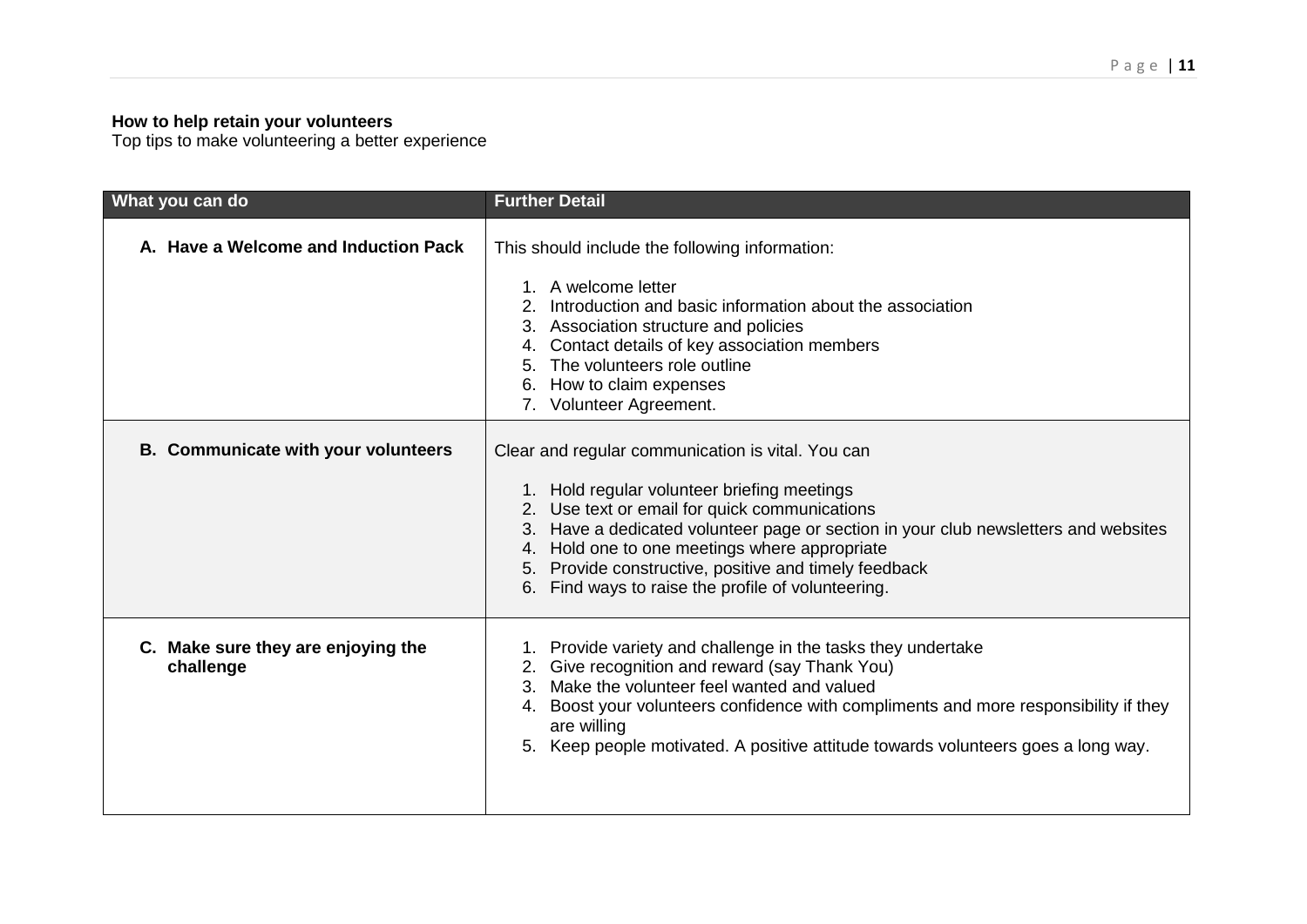| D. Give your volunteers skills and<br>training | Identify with the volunteer if they would like to do any training (or if it is required)<br>Sell training as a positive reward<br>2.<br>Understand that training will give confidence to your volunteers.<br>3.                                                                                                                                                                                                                                                                                                                                                                                                                                                                                                                                                                                                                         |
|------------------------------------------------|-----------------------------------------------------------------------------------------------------------------------------------------------------------------------------------------------------------------------------------------------------------------------------------------------------------------------------------------------------------------------------------------------------------------------------------------------------------------------------------------------------------------------------------------------------------------------------------------------------------------------------------------------------------------------------------------------------------------------------------------------------------------------------------------------------------------------------------------|
| E. Provide support systems                     | These don't need to be formal or complicated. Volunteers who take on new roles will get<br>going faster, with more confidence and to the standard required, if they can:<br>1. Have a role description so they understand exactly what the job is about and the<br>requirements to the role<br>2. Work alongside someone who may have had experience in the role before taking<br>on sole responsibility (job shadowing with a gradual handover is ideal)<br>3. Use team work where appropriate so volunteers can support each other<br>4. A key point of contact that the volunteer can approach in regards to any questions.<br>5. Have a mentor who can provide feedback on their progress<br>6. Provide an opportunity to sit down with the volunteer and review their role and how<br>they are finding working in the association. |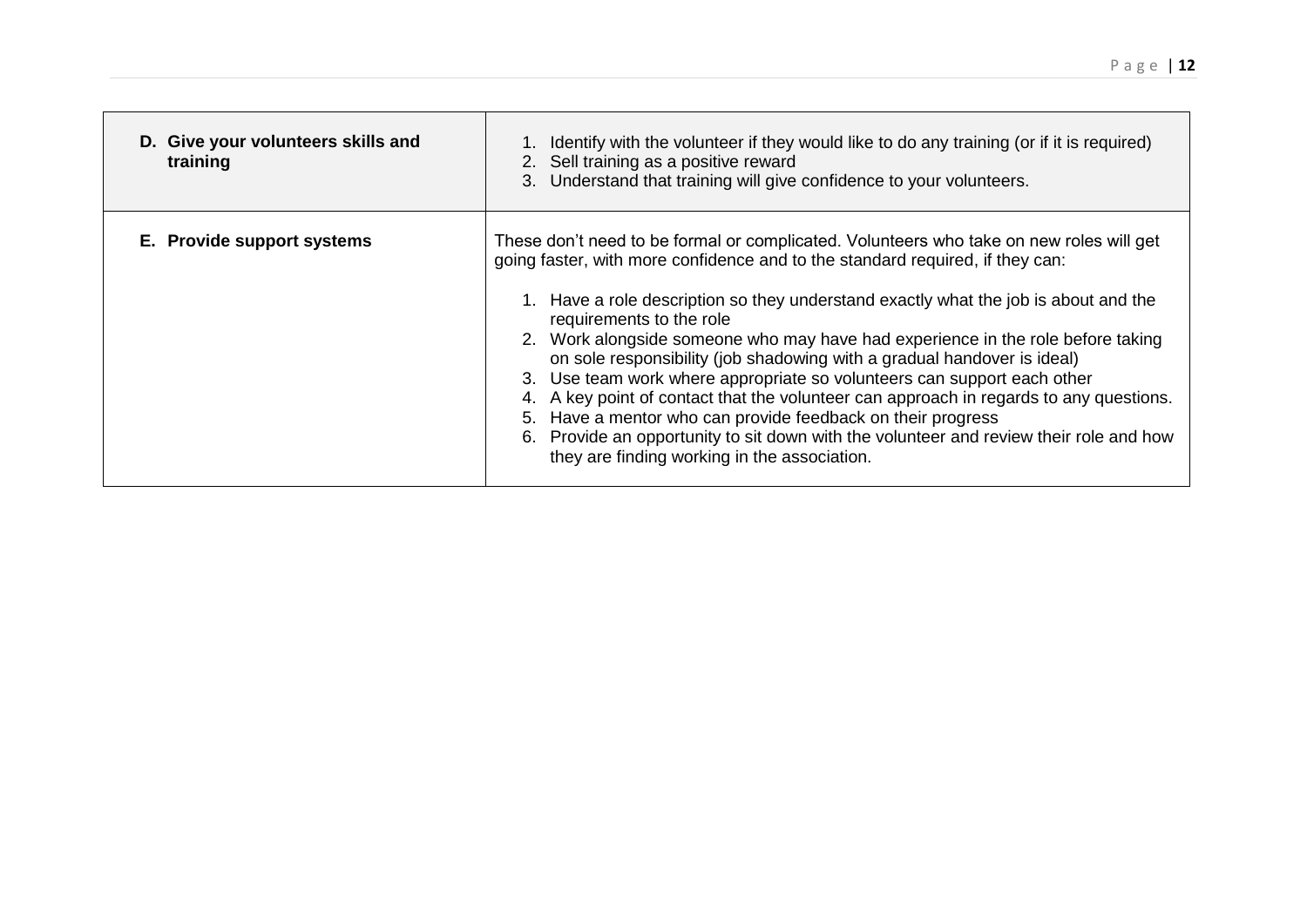### **Volunteer induction checklist**

Have you

- $\Box$  Provided the volunteer with a welcome pack and included all relevant information
	- $\Box$  Discipline policy
	- $\Box$  Key holders policy
	- Drink Safe policy
	- □ Volunteer role outline
	- □ Volunteer agreement form
	- □ Code of conducts
	- $\Box$  Expense claim form(s)
	- $\Box$  Lines of communication
- $\Box$  Explained the role, tasks and responsibilities to the new volunteer
- $\Box$  Has the volunteer sign any relevant policies, code of conducts, club rules etc
- $\Box$  Updated contact details with the following organisations (insert organisation names here)
	- $\Box$  $\Box$  $\Box$  $\Box$  $\Box$  $\Box$
- $\Box$  Updated contact details with relevant sponsors (insert sponsors names here)
	- $\Box$  $\Box$  $\Box$  $\Box$  $\Box$
- $\Box$  Updated contact details with relevant contacts
- (insert relevant contacts here. E.g. Treasurer, website officer)
- $\Box$  Updated the Associations files/database (e.g. Committee contact list)
- $\Box$  Update website if necessary
- □ Communicated change of role to club members through newsletter
- $\Box$  Handed over any relevant equipment (if applicable)
- $\Box$  Provided them with their uniform (if applicable)
- $\Box$  Let the volunteer know future meeting dates
- $\Box$  Let the volunteer know of any current/outstanding issues relevant to their role
- $\Box$  Provided the volunteer with a mentor (if applicable)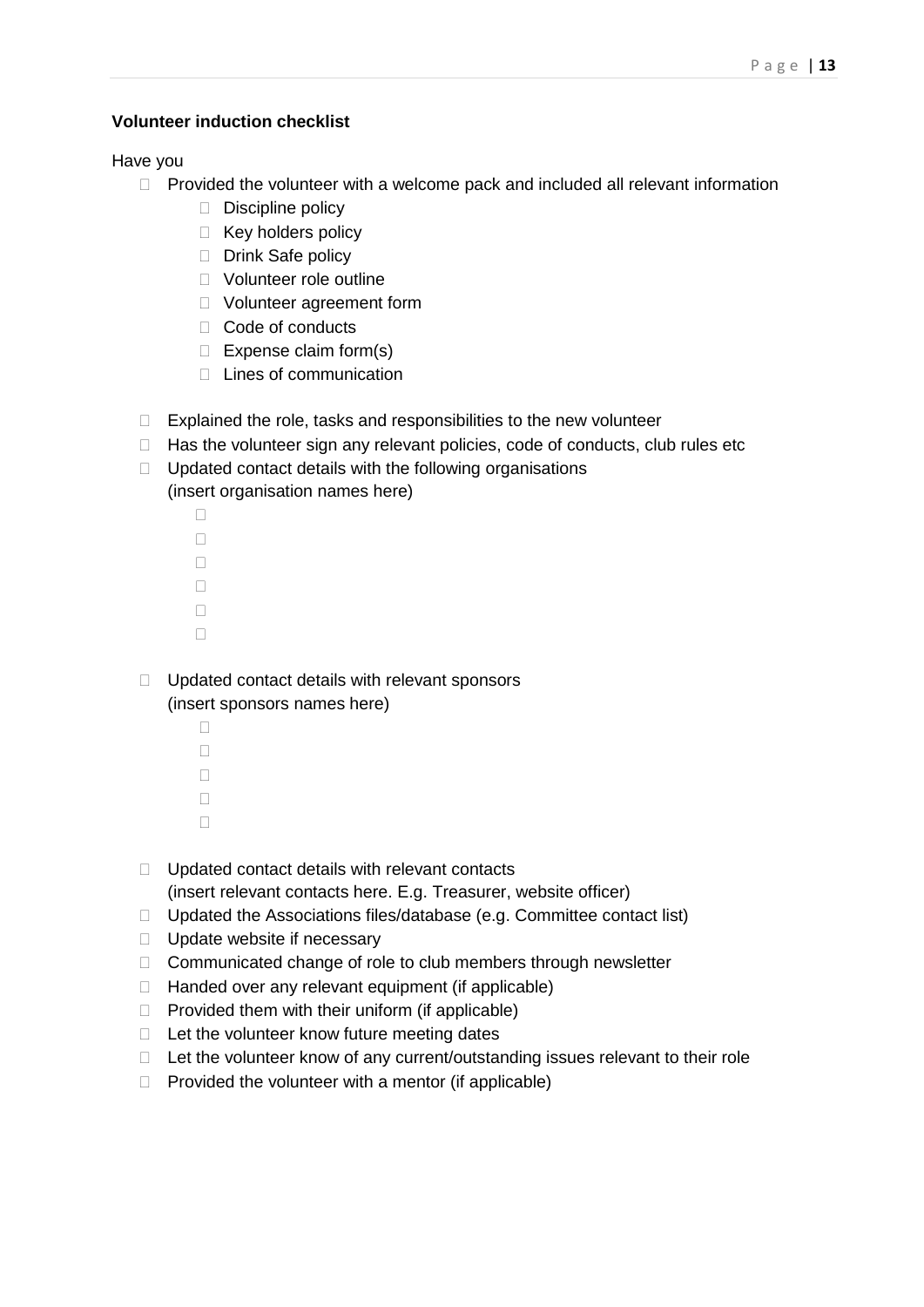## **Example role description: Volunteer coordinator**

#### **Assignment Title**

Volunteer Coordinator

#### **Purpose / description**

To coordinate the work being done by the various volunteers involved in the organisation.

#### **Tasks**

#### *(tip: be as detailed as possible)*

E.g.

- Recruit, retain and reward volunteers through the means specified by the association
- Be the main point of contact for all volunteers within the association
- **Ensure all volunteer positions have a role outline**
- **Supervise and oversee the role of the volunteers**
- Coordinate the implementation of the volunteer recruitment, training and support plans.
- **Recognise and nominate your volunteers for volunteer awards**
- **Attend committee meetings**

| Time Commitment                             | ∣Duration         |
|---------------------------------------------|-------------------|
| 3 – 5 hrs per week, plus committee meetings | Reviewed annually |

#### **Skill Requirements** *(tip: be as detailed as possible)*

E.g.

- To be organised and reliable<br>Creat management skills
- Great management skills
- The ability to work unsupervised and to timelines
- A good listener and effective communicator
- **•** Confident with good leadership skills
- Able to delegate effectively
- A team player who knows how to motivate<br>Knowledge of external volunteer recognition
- Knowledge of external volunteer recognition awards

#### **Training & Skill Development**

E.g.

<sup>1</sup> 1 hour induction to the organisation on acceptance of volunteer position

#### **Costs**

We pay *(or do not pay)* your expenses in accordance with our expense policy *(attach details).* Where possible mentoring and training is made available

#### **Softball Association Contact**

E.g. This position will liaise, seek assistance (if required) and provide progress updates to (insert name)

They are best contactable between (insert day and hours) on the below contact information (insert email and or phone).

#### **Assignment Conditions**

E.g. any particular cautions and/or conditions (safety, etc.)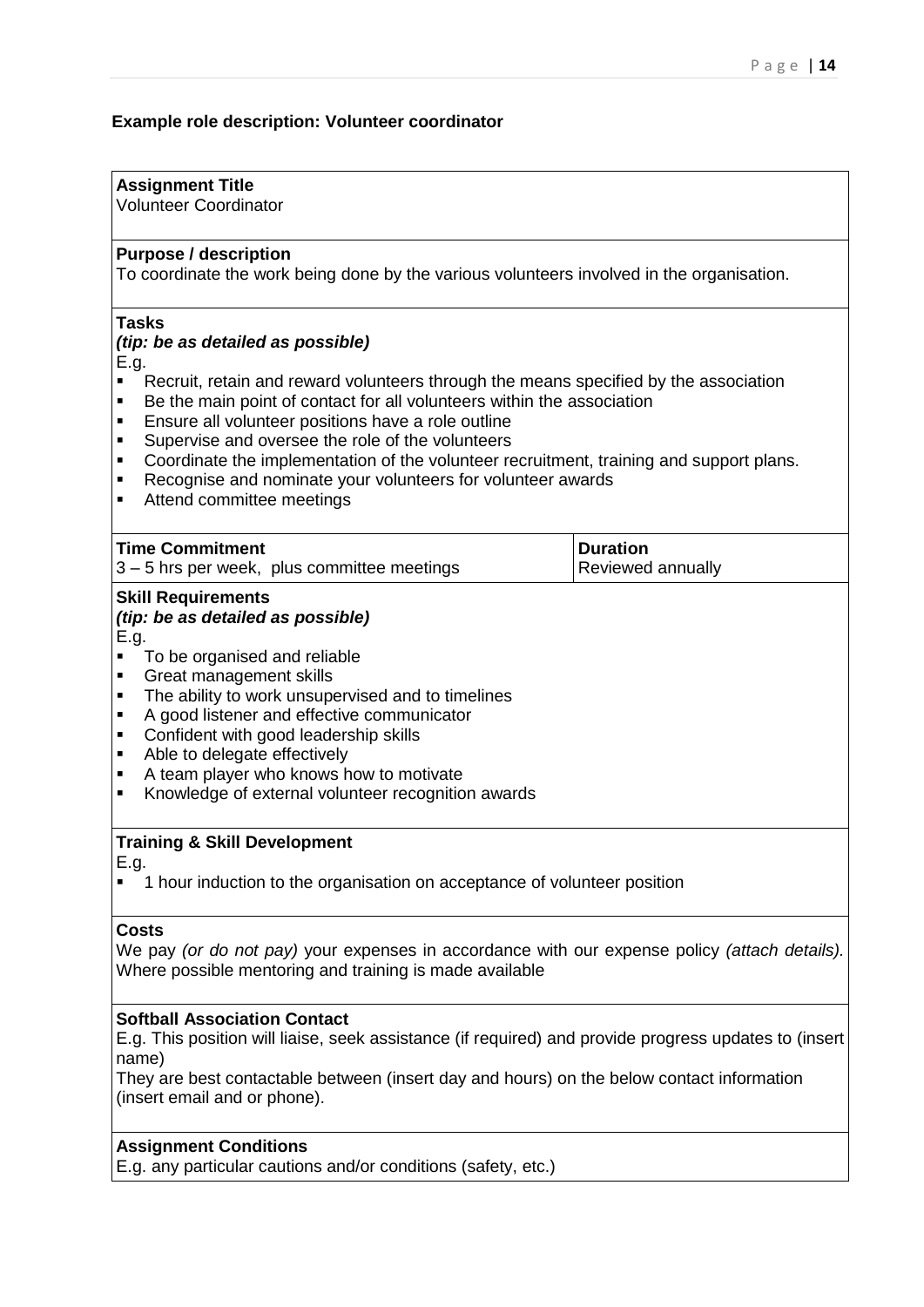## **Example role description: General volunteer**

#### **Assignment Title**

E.g. Social Softball League Coordinator

#### **Purpose / description**

E.g. The purpose of this role is to set up and ensure the Social Softball League runs smoothly each week.

#### **Tasks**

#### *(tip: be as detailed as possible)*

E.g.

- Advertising the competition in agreed avenues with the Softball Assn
- Taking team registrations and payment
- **Send out competition rules and requirements to teams**
- Weekly communication with the Assn and registered teams in regards to the competition
- Compile the draw and appoint umpires
- Keep the competition points table up to date<br>  $\blacksquare$  Be a ligison on the day of competition
- Be a liaison on the day of competition

| <b>Time Commitment</b>                | Duration                    |
|---------------------------------------|-----------------------------|
| E.g. Initial set up 10 - 15 hrs, then | E.g. for competition length |
| 1 x 2-hour shift per week             |                             |

#### **Skill Requirements**

# *(tip: be as detailed as possible)*

E.g.

- To be organised and reliable
- Great communication skills
- The ability to work unsupervised and to timelines
- Have competency with computing skills in terms of emailing and use of excel and word.<br>• Previous knowledge of creating competition draws would be beloful
- Previous knowledge of creating competition draws would be helpful

#### **Training & Skill Development**

E.g.

1 hour induction to the organisation on acceptance of volunteer position

#### **Costs**

E.g. Printing and advertising costs incurred while promoting the tournament will be reimbursed, as long as prior approval is sought from the Association

#### **Softball Association Contact**

E.g. This position will liaise, seek assistance (if required) and provide progress updates to (insert name)

They are best contactable between (insert day and hours) on the below contact information (insert email and or phone).

#### **Assignment Conditions**

E.g. any particular cautions and/or conditions (safety, etc.)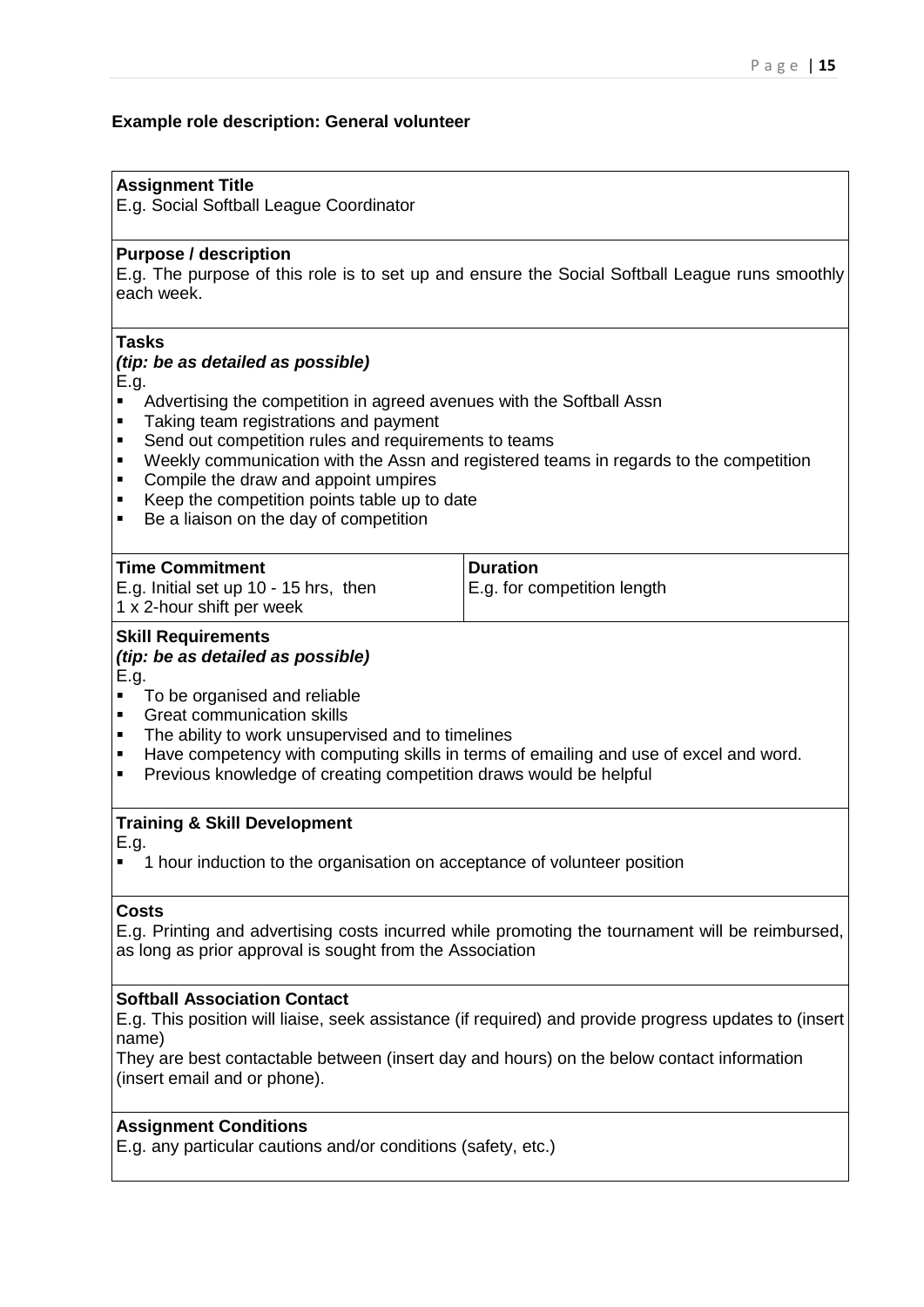#### **Example volunteer agreement**

#### This agreement is between **xxxx (Volunteer)** and **xxx (Organisation)**

and takes effect from **xxx (date)**

#### **Volunteer Role**

E.g. The purpose of this role within xxx (organisation) is to....

#### **Main Functions of this Position**

E.g. A Volunteer is engaged in duties as stated in the agreed *Volunteer Assignment Description* for the period detailed.

#### **Support and Feedback Review**

- An Assignment Review will take place at the end of each assignment.
- A Feedback Session will take place at least annually.

#### **Intellectual Property & Confidentiality**

Any paid staff or volunteer is not entitled to any copyright or other intellectual property in or arising from any work produced for *(insert association name)* in the course of your time working here.

This includes any program, strategy or system you develop for *(insert association name)*

Any copyright or intellectual property shall be the sole and exclusive property of the *(insert association name)*.

In addition any paid staff or volunteer must honour confidentiality and may not divulge or communicate any information gained concerning the affairs of *(insert association name)* while undertaking your role.

#### **Declaration**

I declare that before signing this agreement I was supplied with a copy of it, and other supporting documents. I have read and understand the conditions above, and accept them fully.

Signed:

xxxx, Volunteer

xxxx, Chief Executive

Signed: \_\_\_\_\_\_\_\_\_\_\_\_\_\_\_\_\_\_\_\_\_\_\_\_\_\_\_\_\_\_\_\_\_ Date: \_\_\_\_\_\_\_\_\_\_\_\_\_\_\_\_\_\_\_\_\_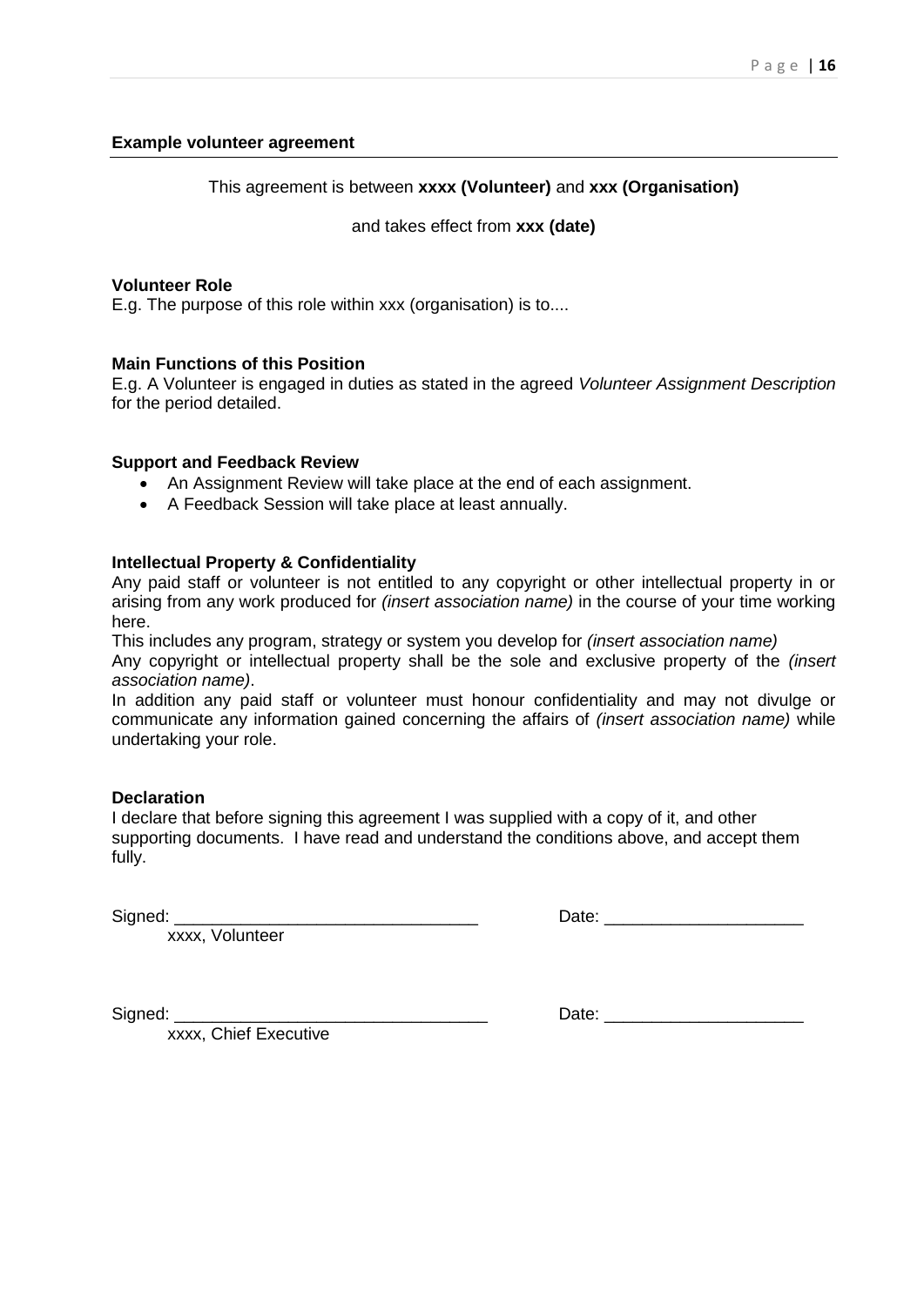Insert Association Logo

#### **Example volunteer code of conduct**

The essence of good ethical conduct and practice is summarized below. All volunteers should work to ensure:

- Take your commitment to our organisation to heart, performing your duties to the best of your ability
- Honour confidentiality
- Respect the mission and goals of our Association
- Respect the property of our Association
- Offer constructive feedback about our organization in an appropriate manner
- Follow through on commitments and advise your volunteer contact if you are unable to work as scheduled
- Demonstrate respect for the direction and decisions of other volunteers or Association staff
- Treat co-workers (paid and unpaid), clients and members of the public fairly and without discrimination
- Equal opportunities and rights of any person regardless of their age, gender or sexual orientation race, culture or religion
- Develop an appropriate working relationship with participants or fellow volunteers, based on mutual trust and respect.
- Promote the positive aspects of the sport (e.g. Fair play)
- Display consistently high standards of behaviour and appearance
- Follow all guidelines laid down by the national governing body
- Encourage all types of participants and volunteers to value their performances and not just results
- Encourage and guide participants and volunteers to accept responsibility for their own performance and behaviour.

Volunteers should:

- Never exert undue influence over performers, spectators, participants or other volunteers to obtain personal benefit or reward
- Never condone rule violations, rough play or the use of prohibited substances.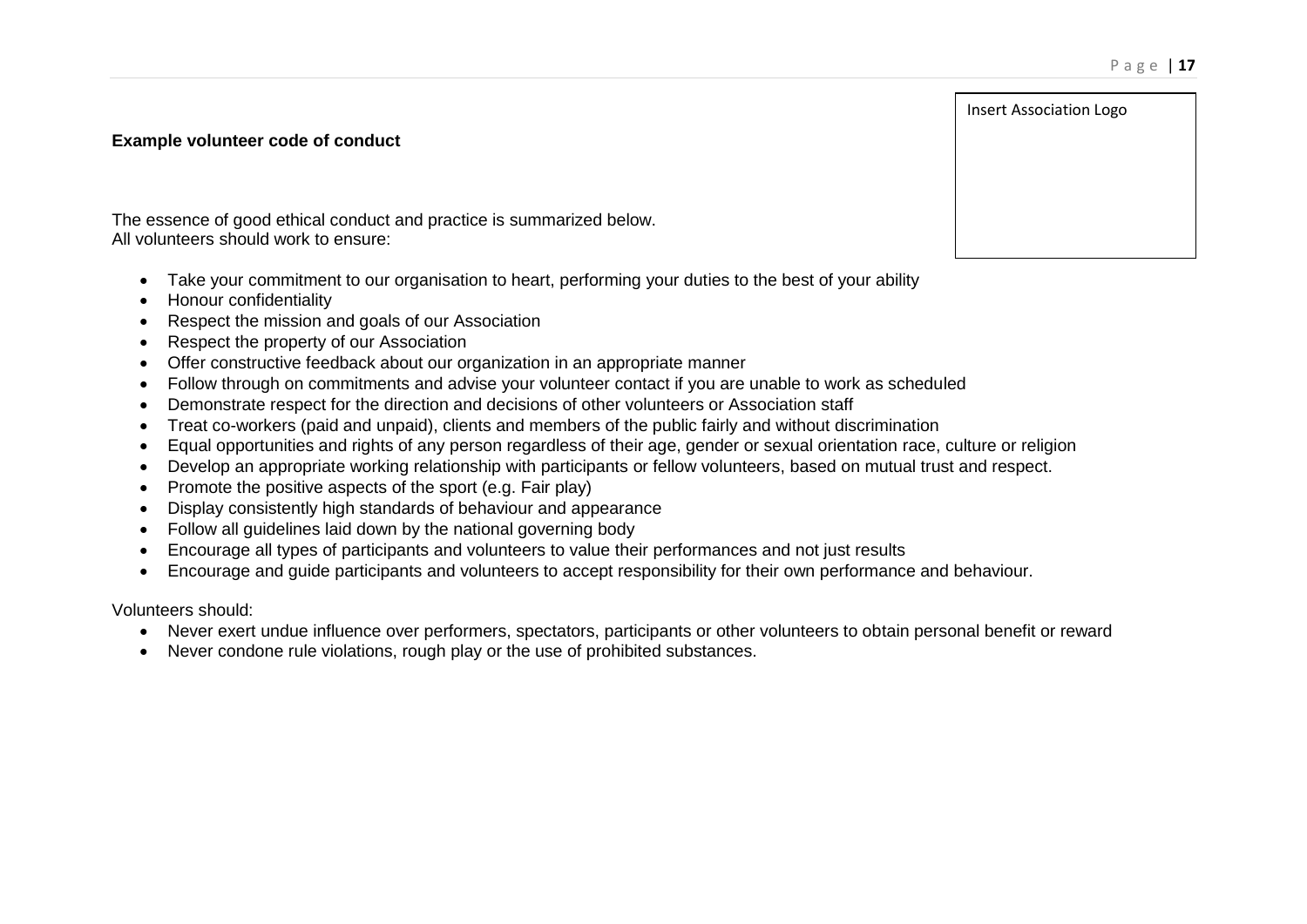# P a g e | **18 Certificate of** Appreciation

This certificate is awarded to

In recognition of your valuable contribution as a Softball Volunteer to

 $\_$  , and the set of the set of the set of the set of the set of the set of the set of the set of the set of the set of the set of the set of the set of the set of the set of the set of the set of the set of the set of th

Signed \_\_\_\_\_\_\_\_\_\_\_\_\_\_\_\_\_\_\_\_\_\_\_\_ Date \_\_\_\_\_\_\_\_\_\_\_\_\_\_\_\_\_\_\_\_\_\_\_\_



Volunteers don't necessarily have the time, they just have the heart!